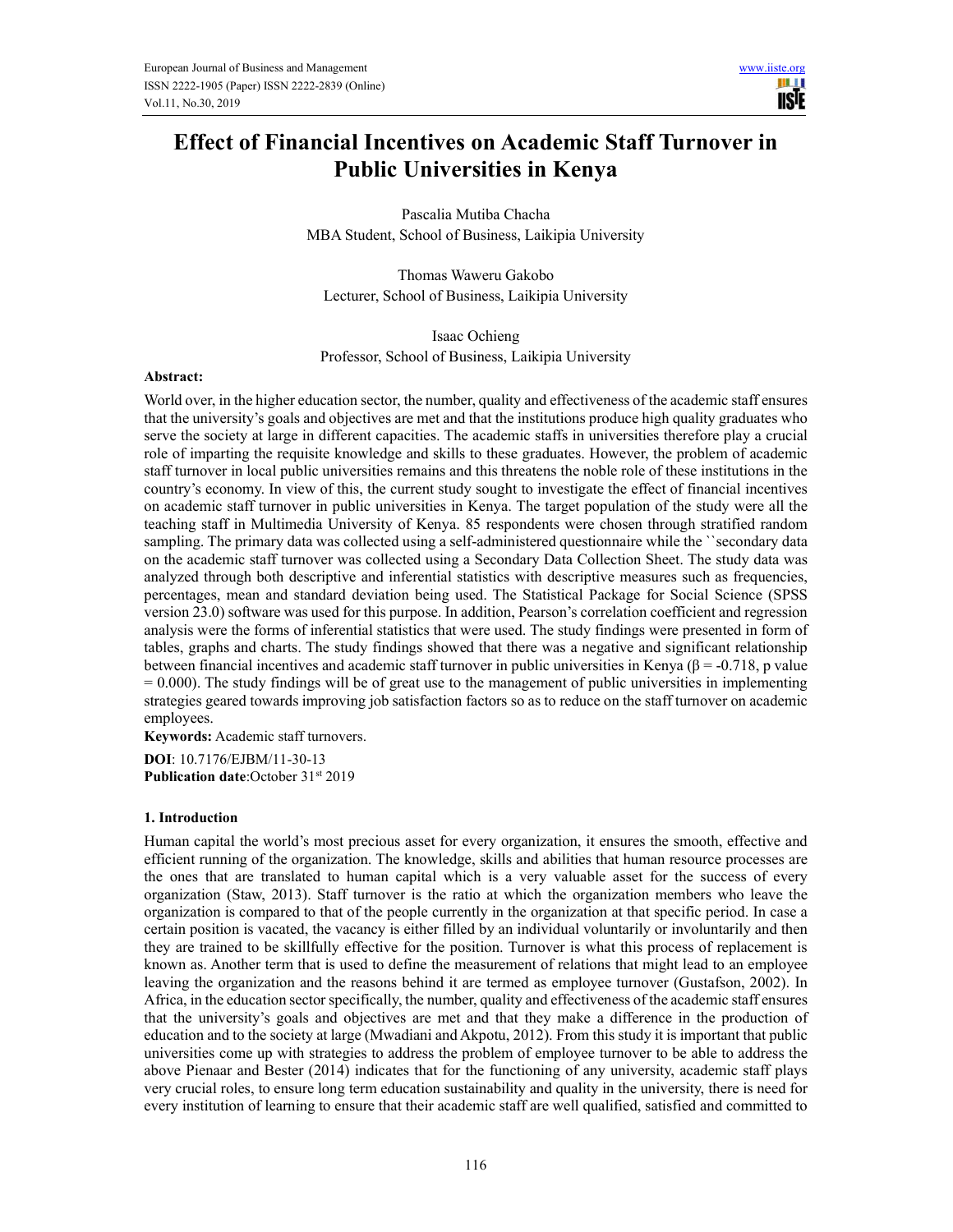the organization. Naris and Ukpere (2015) argues that competitive edge is a demand in every university as it ensures that students and potential employees are attracted to the institution. A case study of South African higher institutions was done, and it was established that academicians leave their higher institution due to lack of competitive edge as shown by about 5% to 18% of respondents. Adedoyin (2014) did another research in Nigeria he was looking at the challenge of brain drain that was experienced in Nigeria's Institutes of learning, whereby most of the academicians left the Nigerian higher institution to other small countries such as Ghana and Rwanda, they felt that they received quality pay for the work in education while others opted for options in countries like Britain, America, France and Germany which have the best education institutions in the world. UNESCO Kenya strategy report (2014) in a study conducted in JKUAT on staff retention within the public universities shows that, the social economic and technical development of organizations are greatly influenced by manpower provision and development, through education which is provided by universities. It is important to note that the most specialized and skilled personnel are all products of universities which ensure provision of quality education to its students. Universities are the major storehouses of knowledge globally. A lot of emphasis has been done on advertising university programs to attract new students to pursue studies in different faculties and most of the universities in Kenya have commercialized their services, the universities rely heavily on academic staff for the success of their programmes, with brain drain of academic staff the expertise base in services offered will be eroded (Omamo 2014). A study on financial incentives reveals that most employees leave one employment to another due to a feeling that they are paid less than they are worth (Locke, 2013). A look at our Kenyan Public university indicate, Some universities delay payment of salaries to their academic staff and have a very long procedure to be followed for the payment of cash to be effected, especially to the part time academic staff. Financial incentives represent one of the major causes of high staff turnover rate in many public higher learning institutions in Kenya. Shukla and Sinha 2013 observed that when an employee is paid low with inadequate benefits they feel cheated and will be in a lookout for employers with a better pay somewhere else. When employees find other places that pay them much better than the organization they currently work for, they use this as the major reason to leave the organization. It is therefore critical to note that employees' organizational membership outcomes are determined by the pay they receive.

# **Literature Review:**

This study reviews empirical studies on job satisfaction factors that include financial incentives, working conditions, employee relations with supervisors, and job security. The factors that lead to job satisfaction are pay, promotion; work itself, supervision, relationships with co-workers and opportunities for promotions (Opkara, 2012). Pay is the most important factor out of all the factors. Hale (2015) indicates that equity based compensation and performance have a very significant relationship with each other. The retention and attraction of employees is greatly influenced by compensation. Rajhans (2012) asserts that, social factors are equally important in motivating workers. Therefore, the need for adequate remuneration system cannot be overstated. An organization's goals can be well achieved, increase the employee's morale and disrupt laxity through administering the employees with an effective and satisfactory wage and salary payment system in the organization. An organization's level of compensation greatly affects the satisfaction of employees in their jobs. Beardwell and Claydon (2014) did a study on how job satisfaction was affected by pay and the findings showed that pay had a significance influenced on job satisfaction of employees. Jain, Sharma and Jain, (2011); Morris (2014) also did a study and found that compensation and performance had a positive relationship with each other. Andrew and Kent (2015) posit that failure in most organizations results from the managers' failing to satisfy their employees, *Financial rewards take the forms of : salary, wages, bonuses, pay incentives, medical insurance, paid holidays and recreation and also total remuneration (base pay and contingent pay), (*Chiang and Birtch, 2014*).* According to Gregson (2014), money has always been important to employees. This is because money given to employees portrays how an employer thinks of his/her employees. Employee's massive turnover can be an indicator that something is going wrong within an organization (Karl and Sutton, 2016). Costs related to the staff turnover that include; recruitment costs, training costs, and departmental discontinuity costs, all affect the image and quality of services in the public university. According to Morris (2014) there are different perceptive that financial rewards can be viewed from, reward is a compensation or payment that an organization pays an employees for the use of their skills, time and effort for the benefit of the organization. Employees measure their worth and on how much rewards and compensations they receive in their places of work. Motivating all members of staff is ensured through the use of rewards that are financial and non-financial; ensuring pay promotes team work among employees and effective methods of ensuring employees values are considered through fair pay (*Chiang and Birtch,*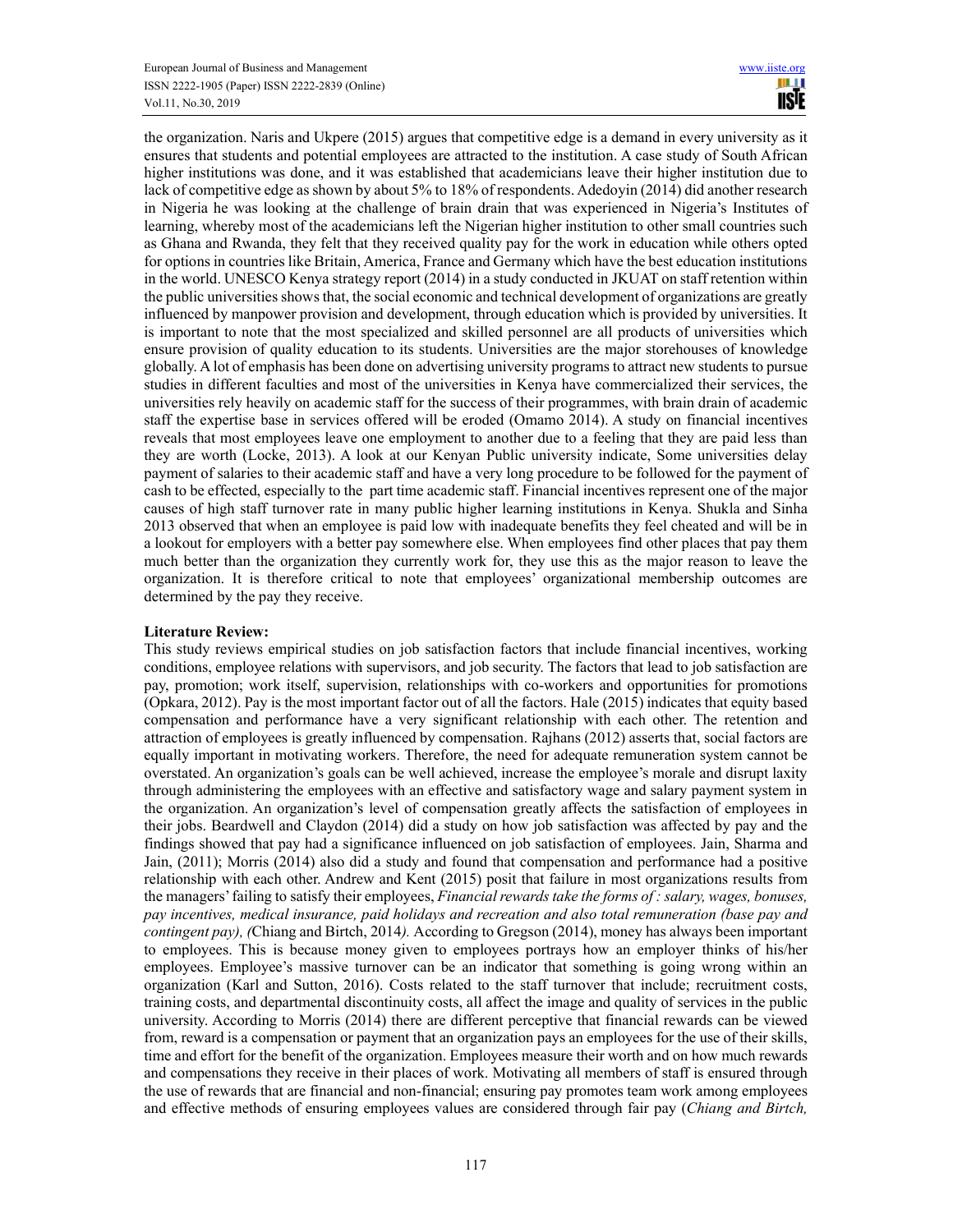*2014*).Sokoya (2016) did a study on public sector managers that found that job satisfaction was greatly affected by the level of income given to employees in the company.

# **Methodology:**

This study used both primary and secondary data. The primary data was collected using a self-administered questionnaire. The questionnaire contained 5 Sections. Respondents' demographic profile was covered in the first section while the other sections contained questions based on the study objectives. The secondary data on the academic staff turnover was collected using a Secondary Data Collection Sheet. Questionnaires were applied as the data collection method for the primary data. The researcher first required the respondents to give their informed consent. Once the respondents gave consent, the questionnaires were administered using the drop and pick later method, with a time lapse of one week to enhance the response rate. The main reasons why questionnaires are mostly preferred is due to the fact that they are relatively easy and are cost effective (Mugenda and Mugenda, 2012). The secondary data was extracted from the University's HR records. Before the actual data collection, pretesting of the questionnaire was done. According to Mugenda and Mugenda (2008), a sample of 10% is adequate for the pilot study. A total of 9 questionnaires was used for the pretesting among academic staff of the University, but who did not take part in the main study. Reliability may be the measure of degree to what an enquiry instrument will yield consistent results and information once recurrent trial runs are done. Reliability during a research is influenced by the random error. Random error is a deviation from the real measurement caused by an ambiguous issue of instructions to subjects, inaccurate coding, interviewer's bias and interviewers' or interviewee's fatigue among others. Random errors will always exist irrespective of the procedures used in a study. Validity is the degree by which the results gotten from the analysis of data represent the purpose of investigation. Validity addresses the accuracy of the data obtained from a study representing the variables of study which the data may be a reflection of the true variables under study. Validity is basically the absence or presence of either systematic or non-random errors in data. Validity is a matter of degree no data can have a perfect validity. To facilitate data analysis, all the questionnaires collected were referenced and the content coded. Data cleaning was then carried out to check for any errors. The study data was analyzed through both descriptive and inferential statistics with descriptive measures such as frequencies, percentages, mean and standard deviation being used. The Statistical Package for Social Science (SPSS version 23.0) software was used for this purpose. In addition, Pearson's correlation coefficient and regression analysis was the form of inferential statistics that was used. The study findings were presented in form of tables, graphs and charts.

# **Result and Discussion:**

The researcher administered questionnaires to the sample target population of 85 respondents. Out of the administered questionnaires, 66 were completely filled. This gave a return rate of 78%. Therefore, this return rate was significant as per Ndegwa (2016) suggestions that for collected data to be analyzed, the return rate should be 50% or more.

| <b>Response</b> | Frequency | Percentage |
|-----------------|-----------|------------|
| Responded       | 66        | 78         |
| Not responded   | 19        | 22         |
| Total           | 85        | 100        |

# **Table 3 Response Rate**

Source: Survey Data (2019)

Mugenda and Mugenda, (2003) say that a response rate of 50% is sufficient to analyse the report, however response of 60% and over 70% is extremely good to arrive at a meaningful generalizations. The figures have no statistical bearing but are just guidelines. From the findings, respondents agreed with statements regarding financial incentives in their organization to a great extent as shown by an average score of 3.87. Respondents agreed that low levels of financial incentives were the main cause of job dissatisfaction in their occupation as expressed by a mean of 4.01, the salary and benefits they received in the organization commensurate with their responsibilities as expressed by a mean of 3.99, financial rewards provided an important incentive to the respondents in their job as illustrated by a mean of 3.92. This is consistent with the view of (Opkara, 2012) and Hale (2015) who suggest that the factors that lead to job satisfaction are pay,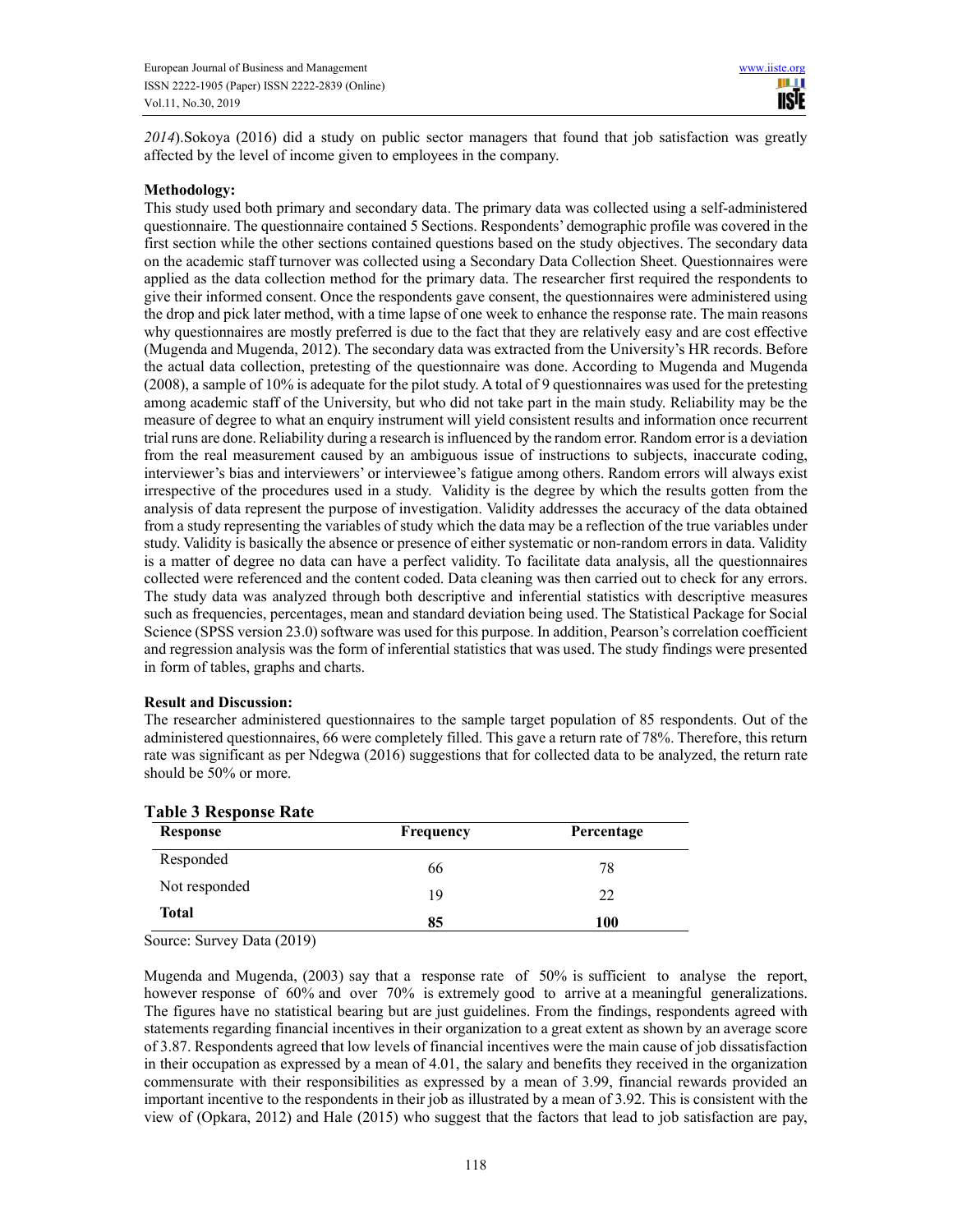promotion; work itself, supervision, relationships with co-workers and opportunities for promotions. Pay is the most important factor out of all the factors.

### **Conclusion and Recommendations:**

The study found that respondents agreed with statements regarding financial incentives in their organization to a great extent in that; low levels of financial incentives were the main cause of job dissatisfaction in their occupation, the salary and benefits they received in the organization commensurate with their responsibilities, financial rewards provided an important incentive to the respondents in their job. the non-monetary benefits, such as vacation time and medical insurance that they received in the institution enhanced their job satisfaction, academic staff who were hard-working and results-oriented were rewarded financially in the organization and that financial incentives were satisfactorily reviewed from time to time in the organization. Regression analysis results showed that there was a negative and significant relationship between financial incentives and academic staff turnover in public universities in Kenya, implying that better financial incentives would lower academic staff turnover in public universities in Kenya.

## **References:**

- Adedoyin, G. (2014). *Labour turnover among university teachers in South Western Nigeria issues, solutions and lessons*. Masters in Commerce Thesis, Obafemi Awolowo University, Nigeria.
- Andrew, D., & Kent, A. (2015). The impact of perceived leadership behaviors on satisfaction, commitment and motivation. *International Journal of Coaching Science, 1*(1), 35-56.
- Bassett, N., & Lloyd, G. (2015). Does Herzberg's motivation theory have Staying power? *Journal of Management Development*, *24*(10), 929-943.
- Beardwell, J., & Claydon, T. (2014). *Human Resource Management. A contemporary Approach*. London: Prentice Hall.
- Brockner, J. (2014). *Self Esteem at Work: Research, Theory and Practice*. Lexington, MA: Lexington Books.
- *Chiang, F., & Birtch, T. (2014). Taxonomy of Reward Preference: Examining Country Differences. Management Leadership, 11(3), 357-375.*
- Daneshfard, C., & Ekvaniyan, K. (2012). Organizational Commitment and Job Satisfaction in Islamic Azad University. *Business & Commerce*, *17*(2), 21-28.
- Dell, B., Holleran, S., & Ramakrishnan, R. (2002). Sample Size Determination. *Human Resource Journal*, *43*(4), 207-213.
- Eyupoglu, S., & Saner, T (2017). Job Satisfaction: Does Rank Make a Difference? *African Journal of Business Management*, *3*(10), 609-615.
- Folami, L., & Bline, D. (2012). Relationship among Job Satisfaction, Task Complexity and Organizational Context in Public Accounting. *International Review of Business Research Papers*, *8*(4), 207- 224.
- Gachanja, D. (2014). *Workers Motivation and Labour Turnover among sales agents: A study of British American Insurance Company in Kenya*. Unpublished MA Project, University of Nairobi.
- Greenberg, J., & Baron, R. (2014). *Behavior in Organisations.* New Jersey: Prentice Hall Inc.
- Gregson, T. (2014). The Separate Constructs of Communication Satisfaction and Job Satisfaction. *Educational & Psychological Measurement*, *51*(1), 131-39.
- Gupta, N., & Shaw, J. (2011). Pay fairness and Employee outcomes: Exacerbation and attenuation effects of financial needs. *Journal of Occupational and Organizational Psychology*, *74*(3), 22-34.
- Gustafson, T. (2002). Academic Staff Turnover in Universities. *Education Journal*, *12*(4), 23-54.
- Hackman, J., & Oldham, G. (2015). Development of the Job Diagnostic Survey. *Journal of Applied Psychology*, 60(5), 159-170.
- Hale, J. (2015). Strategic rewards: Keeping your best talent from walking out of the door. *Compensation & Benefits Management, 14*(3), 39-50.
- Heery, C. (2015). Employee turnover: a study of private clubs in the United States of America. *International Journal of Contemporary Hospitality Management*, *14*(3), 106-113.
- Herzberg, F. (1966). *Work and the Nature of Man*. Cleveland: World Publishing Co.
- Jain, S., Sharma, S., & Jain, R. (2011). Job Satisfaction in Banking: A Comparative Study of Private and Public Sector Banks. *International Journal of Science & Technology*, *2*(1), 40-48.

Karl, J., & Sutton, G. (2016). Job Values in Today's Workforce: A Comparison of Public and Private Sector Employees. *Public Personnel Management*, *27*(1), 515-528.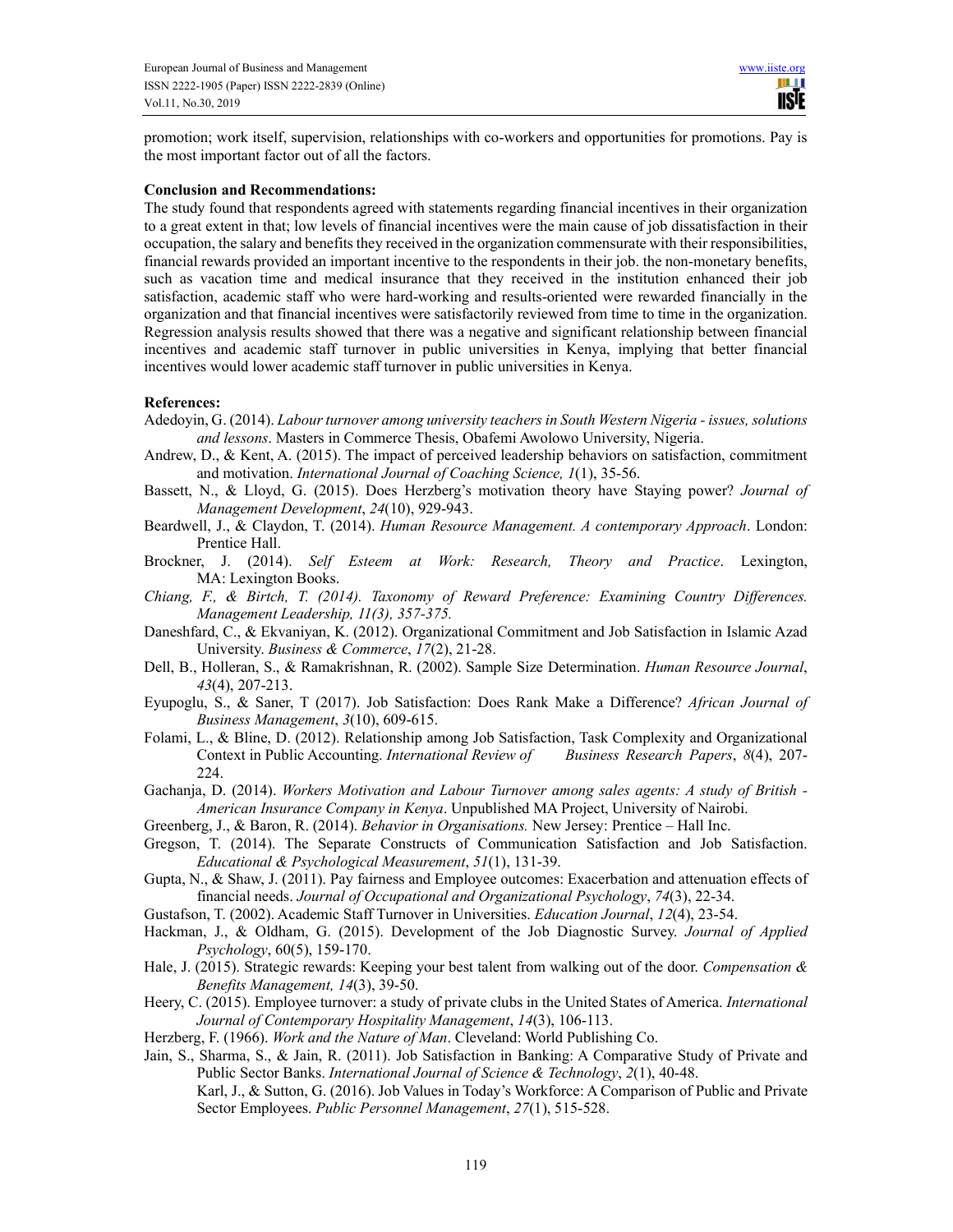- Khatri, N., Fern, C., & Budhwar, P. (2016). Explaining employee turnover in an Asian context. *Human Resource Management Journal*, *11*(1), 54-64.
- Kothari, C. (2004). *Research Methodology: Methods and Techniques* (2<sup>nd</sup> Ed.). New Delhi: New Age International (P) Limited.

Kotler, P. (2005). *Marketing Management*. New Delhi: Thomson Press Ltd.

- Kusluvan, S. (2013). *Multinational enterprises in tourism: A case study of Turkey.* Unpublished doctoral dissertation, Strathclyde University, Glascow.
- Leblebici, J. (2012). The effect of workplace quality on employee productivity: A case study of a foreign private bank in Turkey. *International Journal of Business and Management*, *19*(4), 43-49.
- Levene, C. (2011). *Understanding the Research Process and Methods: An Introduction to Research Methods*. Cairo: Acts Press.
- Lincoln, J. (2016). Employee Work Attitudes and Management Practice in the U.S and Japan: Evidence from a large comparative study. *California Management Review*, *10*(3), 89-106. Locke, E. (2013). The Nature and Cause of Job Satisfaction, in *M.D. Dunnette (ed.), Handbook of Industrial and Organizational Psychology*, Rand McNally, Chicago: 1297-1349.
- Locke, E. (1976). Training them young is the way to up the skills base, *Sunday/Business Times,* 29 June, page 26.
- Luthans, F. (2011). *Organizational Behavior*. New York: McGraw-Hill
- Maori, E., Nandi, T., Thuo, E., & Wanyonyi, E. (2012). *Influence of occupational health and safety programmers on performance of manufacturing firms in Western Kenya*. Unpublished thesis, Maseno University.
- Maurice, A. (2016). Happy Workers Miss Fewer Days. *Journal of Causality Risk & Benefits*, *10*(2), 13-18.
- McDonald, B., & Hutcheson, D. (2013). Employee Loyalty and Commitment Directly Impact the Bottom Line. *International Business Journal*, *11*(2), 18-27.
- McGregor, D. (2016). *The Human Side of Enterprise*. New York: McGraw Hill.
- Michael, S. (2011). *Using Motivational Strategy as Panacea for Employee Retention and Turnover in Selected Public and Private Sector Organisations in the Eastern Cape Province of South Africa*. Master of Commerce Thesis, University of Fort Hare.
- Morris, M. (2014). *The public school as workplace: The principal as a key element in teacher satisfaction*. Los Angeles: California University Press.
- Mugenda, O., & Mugenda, A. (2012). *Research Methods Dictionary*. Nairobi: Acts Press.
- Mwadiani, M., & Akpotu, N. (2012). Academic Staff Turnover in Nigerian Universities. *Education Journal*, *12*(4), 23-54.
- Nachmias, C., & Nachmias, D. (2008). *Research Methods in Social Science* (5<sup>th</sup>Ed.), London: St. Martin Press, Inc.
- Naris, S., & Ukpere, W. (2015). Developing a retention Strategy for qualified Staff at the Polytechnic of Namibia. *Business Papers and Reports.* No. 26.
- Nguyen, A., Taylor, J., & Bradley, S. (2013). *Relative Pay & Job Satisfaction, Some New Evidence*. MPRA Paper No 1382.
- Omamo, A. (2014). *An Analysis of factors used to attract and retain employees in a competitive environment*: *A case study of presenters in selected FM Radio Stations operating in Nairobi*. Unpublished MBA Project, University of Nairobi.
- Opkara, J. (2012). The Impact of Salary Differential on Managerial Job Satisfaction. A Study of the Gender Gap and Its Implications for Management Education and Practice in a Developing Economy. *Journal of Business in Developing Nations*, *2*(1), 65-92.
- Orodho, J. (2005). *Elements of education and social science research methods*. Nairobi: Masola Publishers.
- Osborn, J., & Waters, E. (2002). Four assumptions of multiple regression that researchers should always test. *Practical Assessment, Research & Evaluation*, *8*(2), 1-7.
- Padilla, D. (2013). *Job satisfaction of vocational teachers in Puerto Rico*. The Ohio State University
- Park, H., Mitsuhashi, H., Fey, C., & Bjorkman, I. (2013). The effect of human resource management practices on Japanese MNC subsidiary performance. A practical mediating model. *International Journal of Human Resource Management*, *14*(8), 1391-1406.
- Patton, M. (2002). *Qualitative Research and Evaluation Methods*. Thousand Oaks, CA: Sage.
- Pienaar, C., & Bester, C. (2014). Retention of Academics in the Early Career Phase. *SA Journal of Human Resource Management,* 6 (2), 32 - 41.
- Radivoev, J. (2013). *The Retention of Sales Consultants in the Security Industry.* Unpublished MBA Thesis,